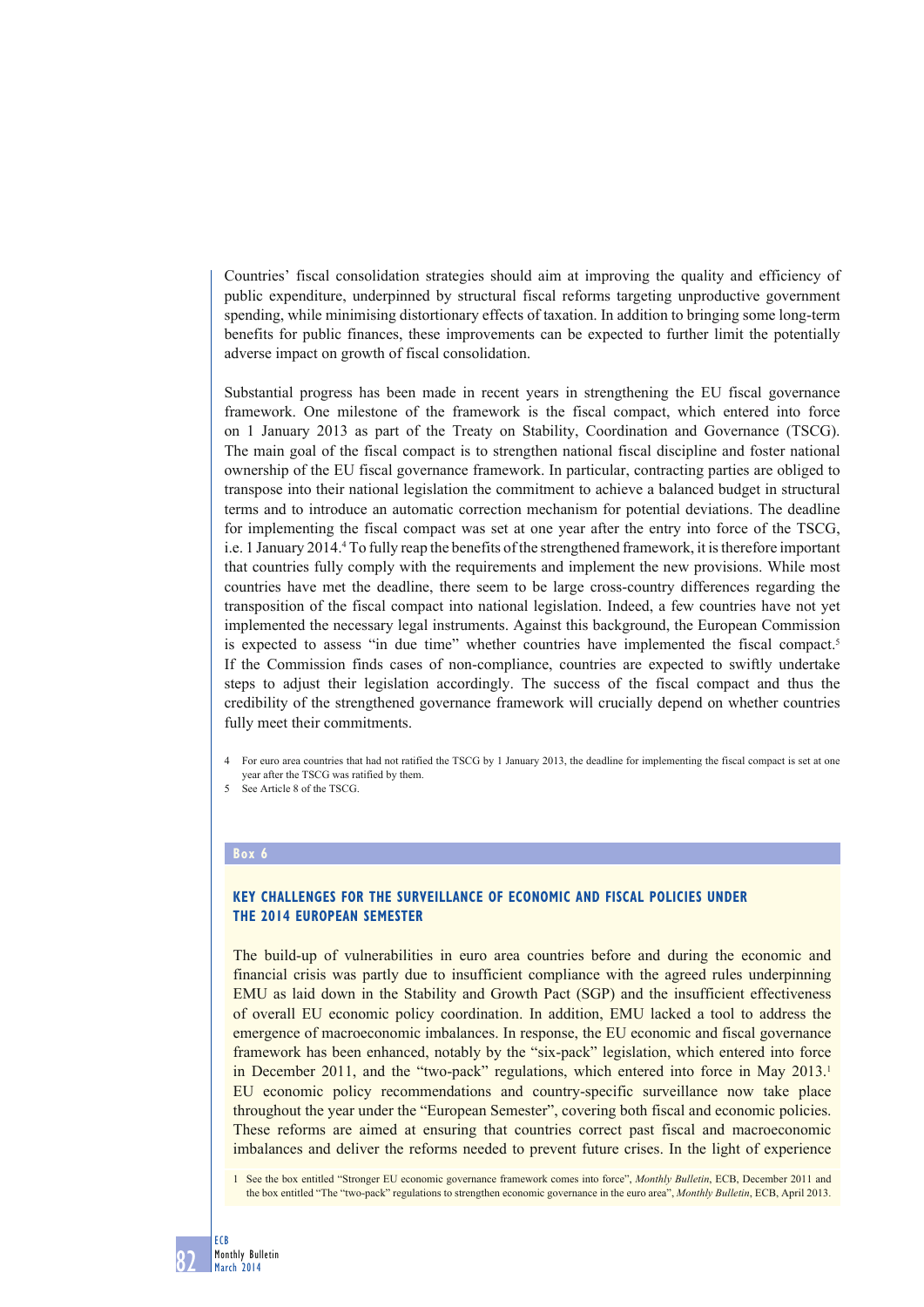#### **ECONOMIC AND MONETARY DEVELOPMENTS**

Fiscal developments

with the implementation of the enhanced governance framework over the past few years, this box presents the key challenges for the 2014 European Semester.

### **The 2014 European Semester**

The 2014 European Semester opened with the publication of the European Commission's Annual Growth Survey in November 2013, which gives broad policy guidance on priority action to be taken at EU and national levels, the Alert Mechanism Report, which screens Member States for economic imbalances, and the review of draft budgetary plans for 2014. The 2014 Annual Growth Survey rightly stressed that substantial structural reforms, especially those supporting growth in the short to medium term, are still necessary in EU and euro area countries. With respect to fiscal policies, it emphasised the urgent need to continue fiscal consolidation, designed in a growth-friendly manner, in order to reduce continuously high – and often still rising – debt ratios. Policy advice tailored to each country is issued by the Commission later in the year in the form of country-specific recommendations (CSRs).

### **Need for stricter implementation of country-specific recommendations**

CSRs issued to euro area countries are particularly important to ensure that national policies do not pose a risk to the smooth functioning of EMU. Against this background, compliance with these CSRs needs to be closely monitored. Looking at the last two European Semester exercises, the Commission assessment indicates that compliance with CSRs in 2012 and 2013 has been limited overall, i.e. necessary reforms have not been sufficiently implemented.<sup>2</sup> To ensure a higher degree of implementation in the future, it would be advisable to make the CSRs more time-bound, in particular for pressing issues, adding implementation timelines within the year. In addition, the current monitoring of compliance with CSRs could be strengthened to keep track of the implementation of necessary reforms throughout the economic cycle.

# **Economic surveillance needs to ensure that remaining excessive imbalances are detected and corrected**

A dedicated macroeconomic surveillance process was implemented at the EU level in 2011 with the macroeconomic imbalance procedure (MIP), which facilitates the EU-wide detection, prevention and correction of macroeconomic imbalances. While overall imbalances have begun to adjust throughout euro area countries, the remaining level of imbalances leaves several countries substantially vulnerable to adverse shocks that could potentially lead to disorderly corrections. Such disorderly corrections undermine the smooth functioning of EMU. Therefore the excessive imbalance procedure  $(EIP)$  – the corrective arm of the MIP – should be applied in all cases where imbalances are deemed excessive. Indeed, in the case of euro area countries, the EIP offers the highest degree of traction for countries experiencing excessive imbalances as it foresees the implementation of a corrective action plan by the country concerned that can be enforced through financial sanctions. Proper application of this tool would allow closer surveillance and help to ensure that intended policy action is fully implemented. So far, however, the EIP has not been applied, although imbalances were found to be excessive in some countries.<sup>3</sup>

2 See the 2012 and 2013 European Commission Staff Working Papers accompanying the CSRs.

3 See the box entitled "The 2013 Macroeconomic Imbalance Procedure", *Monthly Bulletin*, ECB, May 2013.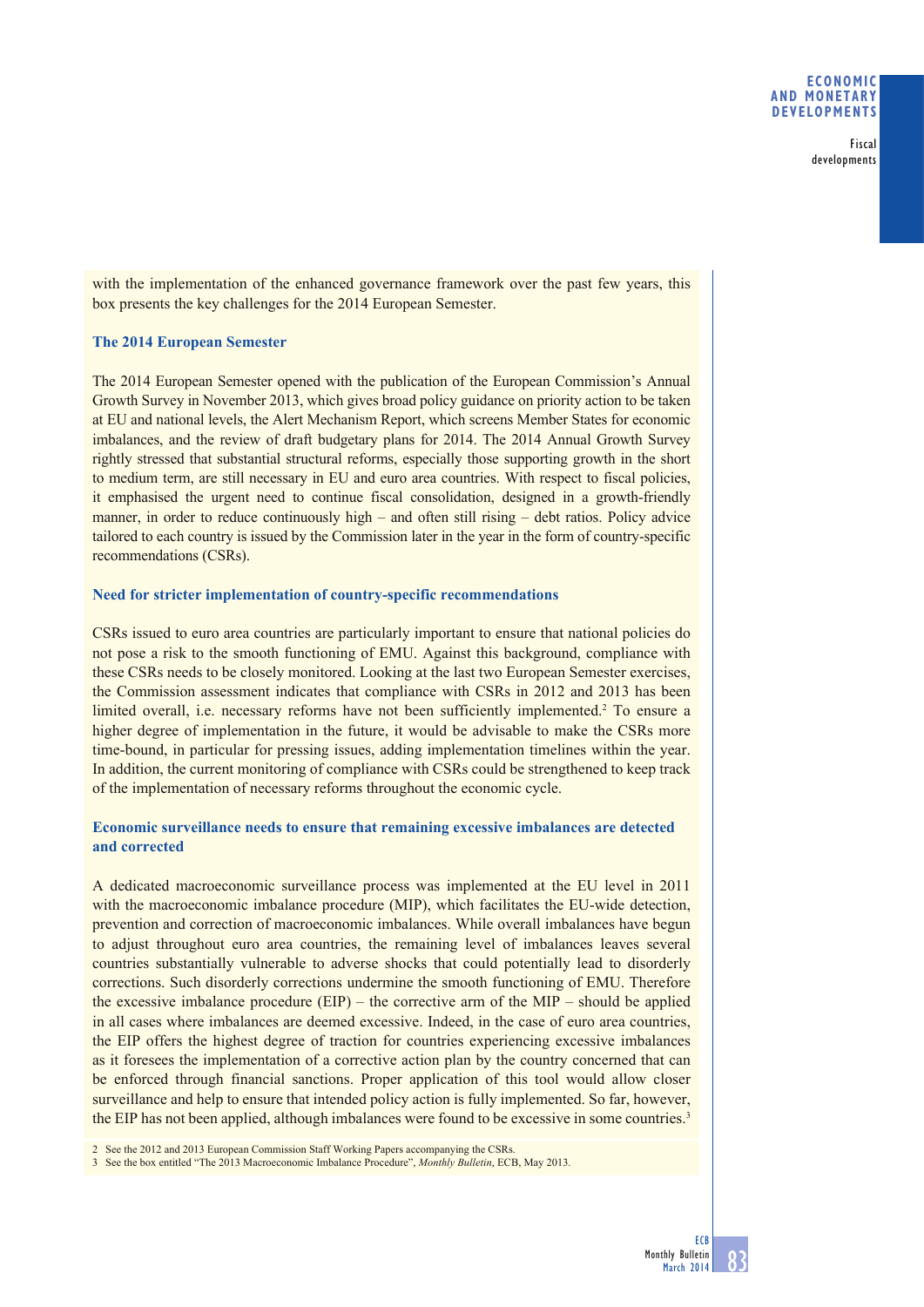As regards the 2014 MIP, the European Commission on 5 March 2014 published the in-depth reviews (IDRs) for all 17 EU countries<sup>4</sup> selected. The assessment on the nature of imbalances was published alongside the country-specific IDRs, concluding, inter alia, that imbalances are excessive in Croatia, Italy and Slovenia. Nevertheless, the decision on the appropriate procedural follow-up, and most importantly whether to initiate the EIP for those countries, will only be taken in June 2014 together with the release of the 2014 CSRs.

Countries formerly covered by an EU-IMF financial assistance programme are subject to post-programme surveillance (PPS). PPS is a complement to the regular EU economic country surveillance, designed to ensure that Member States exiting financial assistance programmes maintain financial stability and fiscal sustainability. The PPS monitoring includes biannual missions to Member States to assess their economic, fiscal and financial situation and whether further measures are needed. For countries under PPS, the EU Council may, acting on a proposal by the Commission, recommend the adoption of corrective measures. Furthermore, the European Parliament and the national parliament of the country concerned may be involved in an exchange of views on the PPS.

# **Progress towards sound fiscal positions needs to be sustained over the medium term in line with the Stability and Growth Pact**

Over the last five years euro area countries have made significant progress towards correcting the budgetary imbalances built up before and during the crisis. However, sizeable further structural adjustment is still required to ensure that countries meet their medium-term budgetary objectives, which ensure sound fiscal positions in the medium term. Moreover, while the euro area's general government debt-to-GDP ratio is expected by the European Commission to stabilise in 2014 and to decline in 2015, government debt ratios are forecast to continue rising until the end of the forecast horizon (2015) in eight out of 18 euro area countries. In its fiscal policy guidance to Member States issued in February 2014 under the 2014 European Semester, the EU Council therefore stressed that "it is crucial for all Member States to stay on course with the agreed growth-friendly, differentiated fiscal consolidation strategy in order to ensure the sustainability of public finances".

Despite the remaining, often substantial consolidation requirements, the 2014 draft budgetary plans of euro area non-programme countries, released by the European Commission on 15 November 2013, showed a structural improvement of only 0.23% of GDP in 2014 for the euro area as a whole – markedly below the 0.5% of GDP benchmark foreseen under the SGP.5 Accordingly, the opinions of the Commission delivered at the time of the assessment of the plans highlighted that structural efforts were, in the absence of additional measures, at risk of falling short of commitments under the SGP in 2014 in many euro area countries, in particular Spain, Italy, Luxembourg, Malta and Finland. In Spain, Italy and Malta, the structural balance will, according to the European Commission's European Economic Forecast for winter 2014, improve somewhat more than expected in autumn 2013, while still falling short of the requirements under the SGP in all three Member States. But in seven countries (Belgium, Germany, Estonia, France, Luxembourg, the Netherlands and Slovenia), the structural balance in 2014 is projected

<sup>4</sup> The list of countries comprises Belgium, Bulgaria, Denmark, Germany, Spain, France, Croatia, Italy, Luxembourg, Hungary, Malta, the Netherlands, Slovenia, Finland, Sweden and the United Kingdom. Ireland has been added to this list following the end of the EU-IMF financial assistance programme.

<sup>5</sup> See also the box entitled "Fiscal consolidation in the euro area: past progress and plans for 2014", *Monthly Bulletin*, ECB, December 2013.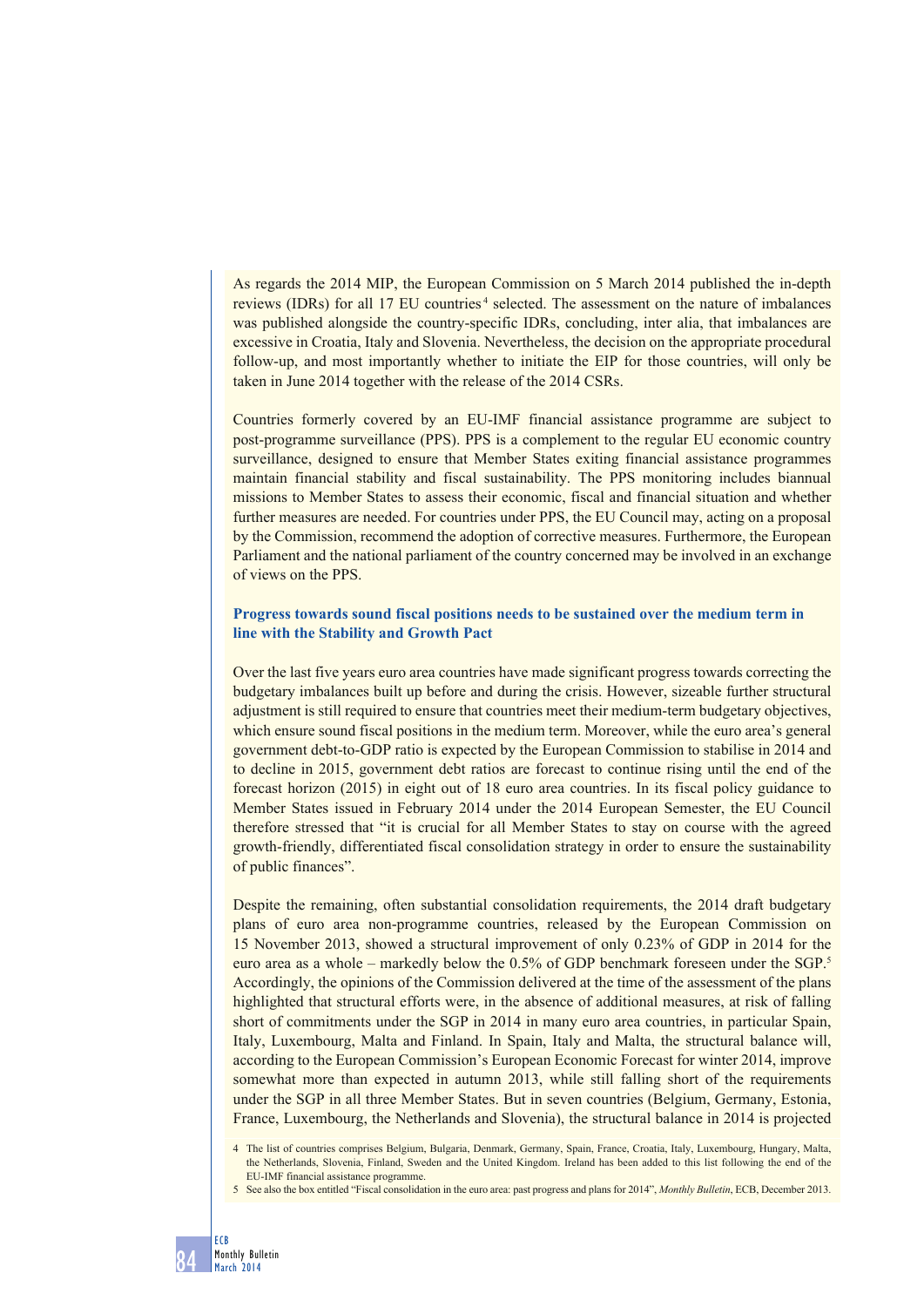Fiscal developments

## **Structural efforts in response to the European Commission's opinions on 2014 draft budgetary plans**

| (percentages of GDP; percentage points)                                                                           |                                                                       |                         |                                                     |                         |                                                         |
|-------------------------------------------------------------------------------------------------------------------|-----------------------------------------------------------------------|-------------------------|-----------------------------------------------------|-------------------------|---------------------------------------------------------|
| <b>European Commission opinion on</b><br>compliance of 2014 draft budgetary<br>plans with SGP<br>(SGP commitment) | <b>Budget balance</b><br><b>2014 EDP</b><br>target<br>(if applicable) | winter 2014<br>forecast | <b>Structural effort</b><br>autumn 2013<br>forecast | winter 2014<br>forecast | <b>Structural effort</b><br>commitment under<br>the SGP |
| <b>Compliant</b>                                                                                                  |                                                                       |                         |                                                     |                         |                                                         |
| Germany (preventive arm)                                                                                          |                                                                       | 0.0                     | 0.0                                                 | $-0.1$                  | $(at MTO)^{1}$                                          |
| Estonia (preventive arm)                                                                                          |                                                                       | $-0.4$                  | 0.5                                                 | 0.4                     | $0.5$ benchmark                                         |
| "Compliant but without any margin<br>for possible slippage"                                                       |                                                                       |                         |                                                     |                         |                                                         |
| France (2015 EDP deadline)                                                                                        | $-3.6$                                                                | $-4.0$                  | 0.7                                                 | 0.5                     | 0.8                                                     |
| Netherlands (2014 EDP deadline)                                                                                   | $-2.8$                                                                | $-3.2$                  | 0.4                                                 | 0.0                     | 0.7                                                     |
| Slovenia (2015 EDP deadline)                                                                                      | $-3.3$                                                                | $-3.92$                 | 0.7                                                 | 0.3                     | 0.5                                                     |
| "Broadly compliant"                                                                                               |                                                                       |                         |                                                     |                         |                                                         |
| Belgium (2013 EDP deadline)                                                                                       |                                                                       | $-2.6$                  | 0.4                                                 | 0.1                     | 0.5 (debt benchmark)                                    |
| Austria (2013 EDP deadline)                                                                                       |                                                                       | $-2.1$                  | 0.1                                                 | 0.1                     | $0.5$ benchmark                                         |
| Slovakia (2013 EDP deadline)                                                                                      |                                                                       | $-3.3$                  | $-0.8$                                              | $-0.2$                  | $0.5$ benchmark                                         |
| "Risk of non-compliance"                                                                                          |                                                                       |                         |                                                     |                         |                                                         |
| Spain (2016 EDP deadline)                                                                                         | $-5.8$                                                                | $-5.8$                  | $-0.1$                                              | 0.1                     | 0.8                                                     |
| Italy (transition period: debt benchmark)                                                                         |                                                                       | $-2.6$                  | 0.1                                                 | 0.2                     | 0.66                                                    |
| Luxembourg (preventive arm)                                                                                       |                                                                       | $-0.5$                  | $-0.6$                                              | $-0.7$                  | $(at MTO)^{1}$                                          |
| Malta (2014 EDP deadline)                                                                                         | $-2.7$                                                                | $-2.7$                  | $-0.1$                                              | 0.2                     | 0.7                                                     |
| Finland (preventive arm)                                                                                          |                                                                       | $-2.5$                  | $-0.2$                                              | $-0.2$                  | $0.5$ benchmark                                         |
| Memo item: euro area                                                                                              |                                                                       |                         | 0.23                                                | 0.13                    | 0.5                                                     |

Sources: European Commission's winter 2014 forecast and national draft budgetary plans for 2014.

1) No target has been set as the country has achieved its medium-term budgetary objective (MTO). 2) -3.2% of GDP excluding bank recapitalisation.

to improve less or deteriorate more than expected in autumn, and only in Austria and Finland is the adjustment likely to be as expected. As a result, the overall improvement in the structural balance in 2014 is expected to decline further and to equal only 0.13% of GDP – just a quarter of the 0.5% of GDP benchmark foreseen under the SGP. Against this background, the Commission used its new powers under the two-pack regulations to issue autonomous recommendations to France and Slovenia on 5 March 2014 in line with Article 11(2) of Regulation (EU) No 473/2013. These countries must make efforts to ensure full compliance with the EU Council recommendations issued under the EDP. To this end, they are expected to detail the necessary measures in a dedicated section of their forthcoming 2014 Stability Programme updates. If these measures are deemed insufficient, the EDPs may be stepped up.

The priority in 2014 will be first and foremost the effective and credible implementation of the existing surveillance procedures. As regards fiscal policies, it is crucial that compliance with both nominal deficit targets and structural efforts required under the EDP recommendations is ensured. Furthermore, fiscal rules need to be applied in a symmetrical manner, meaning that fiscal discipline is also fully enforced in improving economic times, so that countries build up sufficient fiscal buffers before the return of worse times.<sup>6</sup> Moreover, for the future, it is important to ensure that EDP deadline extensions are granted only for one year, in line with the existing Regulation.7

6 See also the box entitled "Implementation of the excessive deficit procedure under the reinforced Stability and Growth Pact in euro area Member States", *Monthly Bulletin*, ECB, September 2013.

7 Article 3(5) of Regulation (EU) No 1467/97, as amended, foresees the possibility of deadline extensions by "one year as a rule".